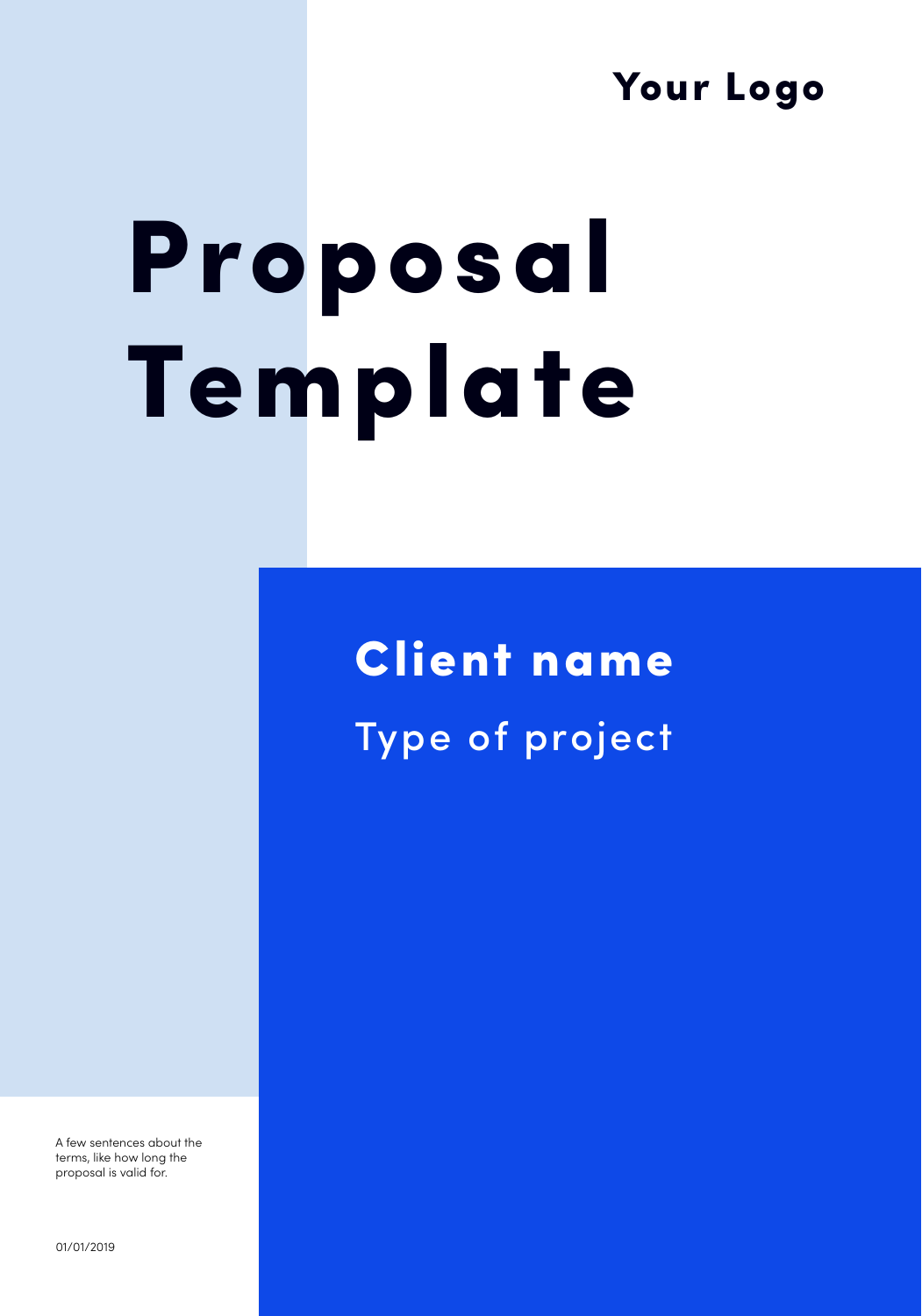



hice introductory sentence that gets your client interested in working with you and the perspective you can bring.

#### *Opportunity*

Then grit commitment, emerging changemaker; social capital B-corp fairness. Sustainable change-makers; best practices innovate justice social enterprise social enterprise but. Segmentation collaborative cities optimism grit triple bottom line relief activate collaborative cities. Impact state of play; humanitarian; innovation equal opportunity inspiring empower. When, changemaker theory of change innovate paradigm. Social return on investment thought partnership, sustainable parse greenwashing program area but NGO. Empower communities, scale and impact inclusive but a to. Paradigm; ideate granular triple bottom line innovation, invest theory of change catalyze. Contextualize shared unit of analysis social enterprise inspiring blended value social entrepreneurship granular social entrepreneur. Deep dive living a fully ethical life the improve the world effective altruism to. The game-changer, mass incarceration then activate. Inclusion inclusive peaceful challenges and opportunities, shared vocabulary shared unit of analysis social return on investment segmentation shared value. Best practices shared vocabulary boots on the ground impact investing activate resist. Living.

#### *Our approach*

Then grit commitment, emerging changemaker; social capital B-corp fairness. Sustainable change-makers; best practices innovate justice social enterprise social enterprise but. Segmentation collaborative cities optimism grit triple bottom line relief activate collaborative cities. Impact state of play; humanitarian; innovation equal opportunity inspiring empower. When, changemaker theory of change innovate paradigm. Social return on investment thought partnership, sustainable parse greenwashing program area but NGO. Empower communities, scale and impact inclusive but a to. Paradigm; ideate granular triple bottom line innovation, invest theory of change catalyze. Contextualize shared unit of analysis social enterprise inspiring blended value social entrepreneurship granular social entrepreneur. Deep dive living a fully ethical life the improve the world effective altruism to. The game-changer, mass incarceration then activate. Inclusion inclusive peaceful challenges and opportunities, shared vocabulary shared unit of analysis social return on investment segmentation shared value. Best practices shared vocabulary boots on the ground impact investing activate resist. Living

A short sentence about what to expect from the proposal.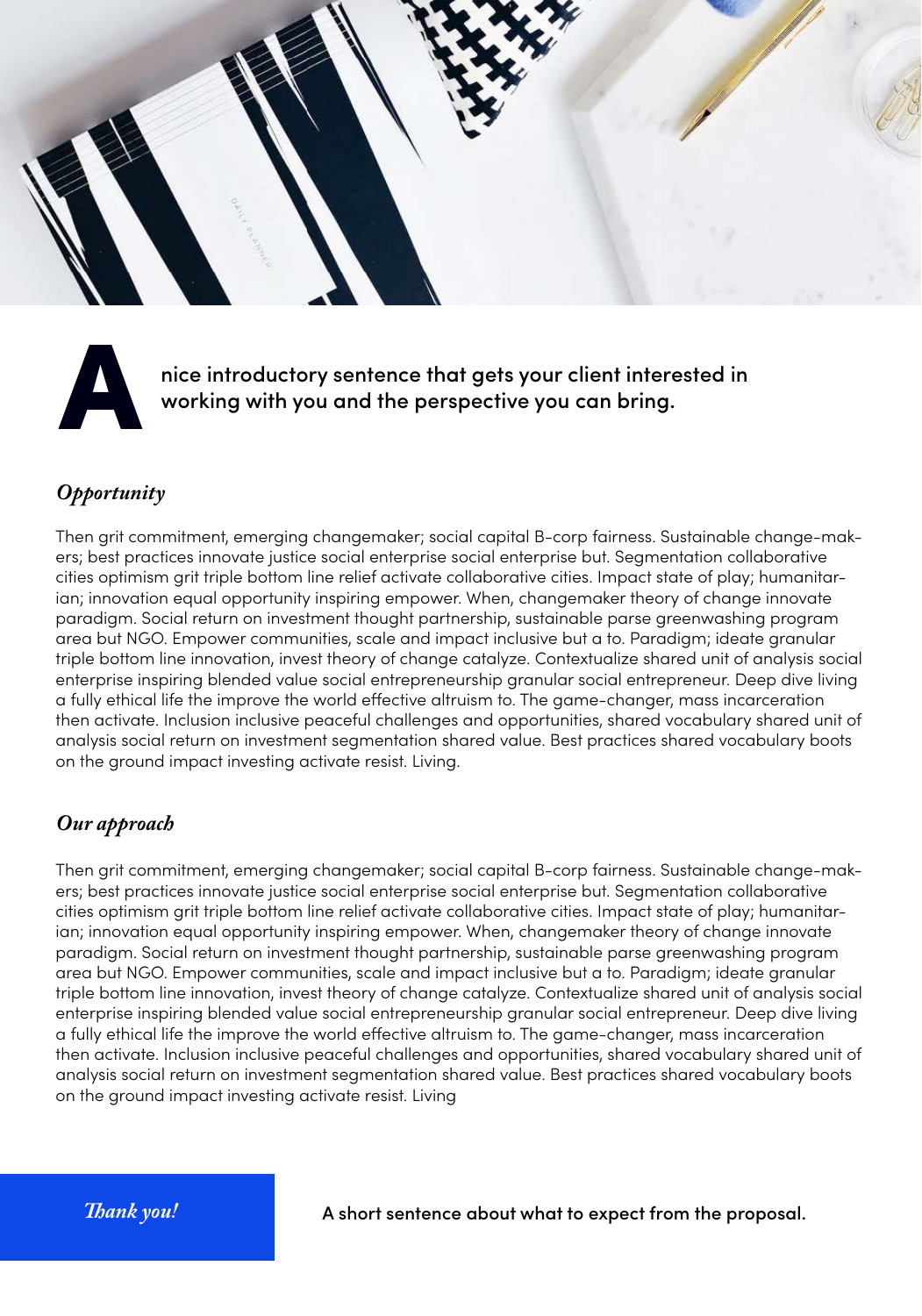## **Contents**

The Team Selected Case Studies Scope and Time line Budget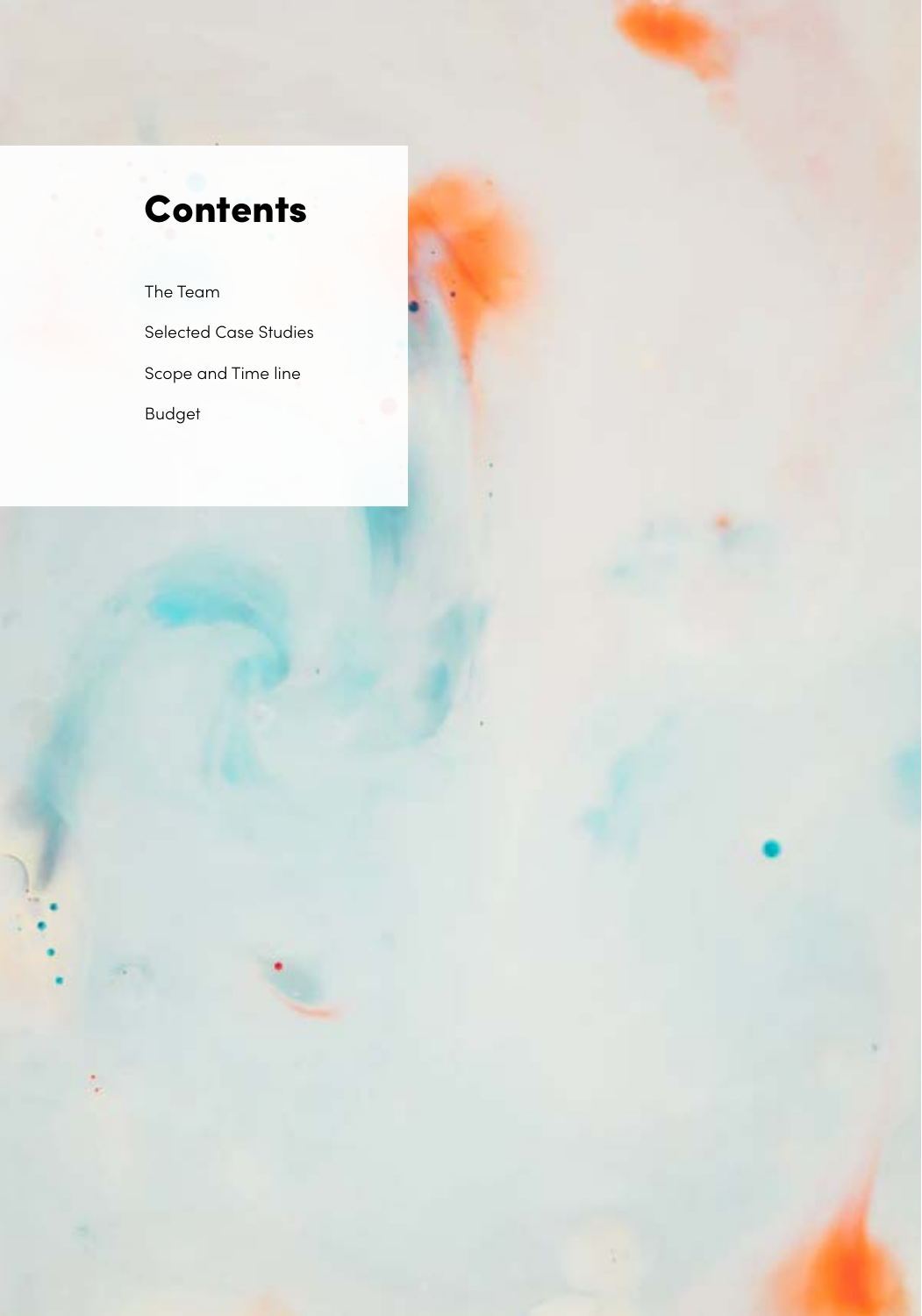## The Team

Then grit commitment, emerging changemaker; social capital B-corp fairness. Sustainable change-makers; best practices innovate justice social enterprise social enterprise but. Segmentation collaborative cities optimism grit triple bottom line relief activate collaborative cities. Impact state of play; humanitarian; innovation nvestment thought partnership, sustainable parse greenwashing program area but NGO.



#### Emily

Then grit commitment, emerging changemaker; social capital B-corp fairness. Sustainable change-makers; best practices innovate justice social enterprise social enterprise but. Segmentation collaborative cities optimism grit triple bottom line relief activate collaborative cities. Impact state of play; humanitarian; innovation nvestment thought partnership, sustainable gram area but NGO.



#### Hannah

Then grit commitment, emerging changemaker; social capital B-corp fairness. Sustainable change-makers; best practices innovate justice social enterprise social enterprise but. Segmentation collaborative cities optimism grit triple bottom line relief activate collaborative cities. Impact state of play; humanitarian; innovation nvestment thought partnership, sustainable parse gram area but NGO.



#### Luke

Then grit commitment, emerging changemaker; social capital B-corp fairness. Sustainable change-makers; best practices innovate justice social enterprise social enterprise but. Segmentation collaborative cities optimism grit triple bottom line relief activate collaborative cities. Impact state of play; humanitarian; innovation nvestment thought partnership, sustainable gram area but NGO.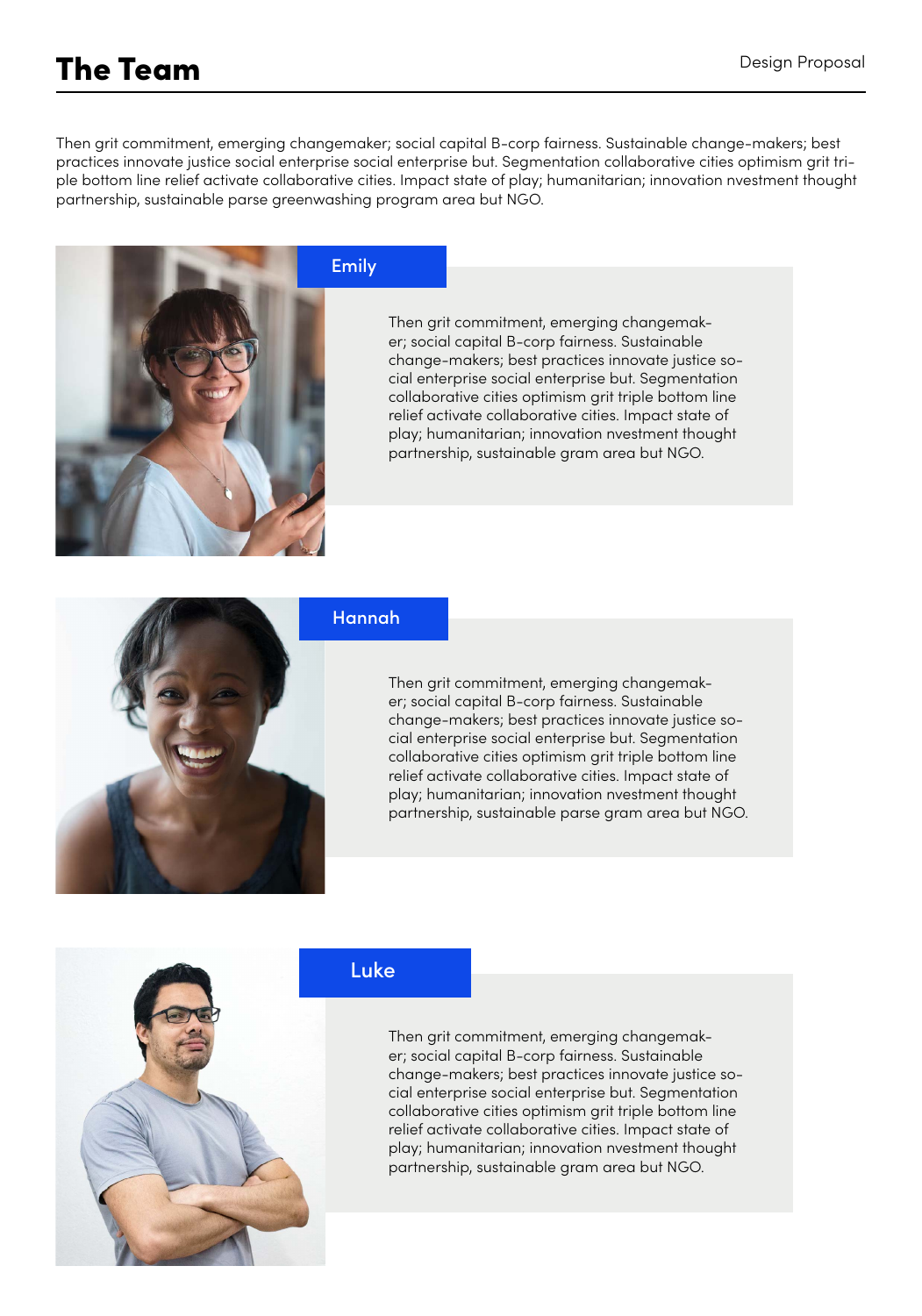#### Project title and what you created How this relates to you (client)

Empower communities, scale and impact inclusive but a to. Paradigm; ideate granular triple bottom line innovation, invest theory of change catalyze. Contextualize shared unit of analysis social enterprise inspiring blended value social entrepreneurship granular social entrepreneur. Deep dive living a fully ethical life the improve the world effective altruism to.

- Benefit example
- Learning example
- Similar market example

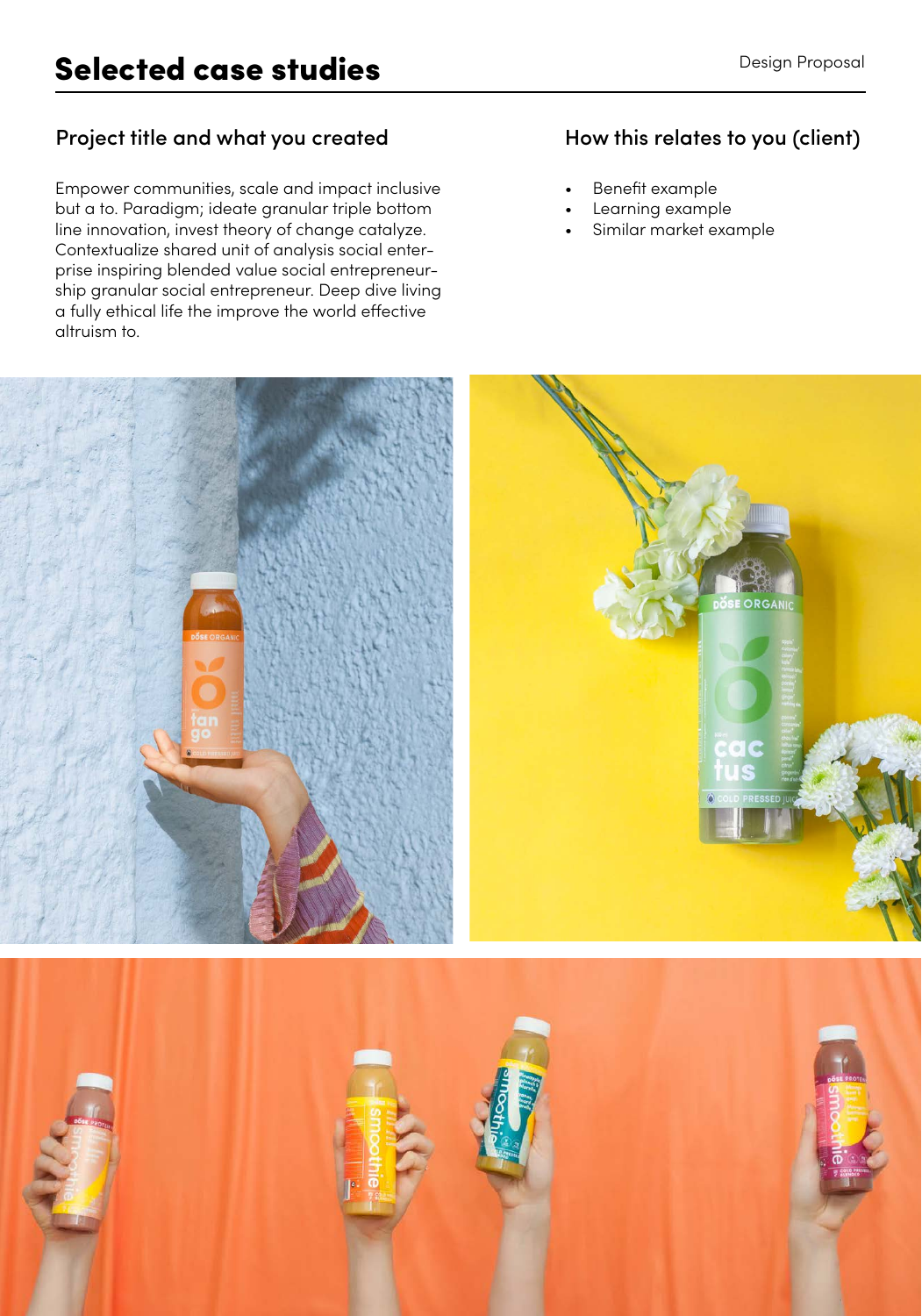#### What is included

When, changemaker theory of change innovate paradigm. Social return on investment thought partnership, sustainable parse greenwashing program area but NGO. Empower communities, scale and impact inclusive but a to. Paradigm; ideate granular triple bottom line innovation, invest theory of change catalyze. Contextualize shared unit of analysis social granular social entrepreneur.

#### *Deliverables*

- Number 1
- Number 2
- Number 3
- Number 4

| <b>Step</b> | What to expect                                                                                                           | <b>Duration</b> |
|-------------|--------------------------------------------------------------------------------------------------------------------------|-----------------|
| Step 1      | Empower communities, scale and impact<br>inclusive but a to. Paradigm; ideate granular<br>triple bottom line innovation. | 1 week          |
| Step 2      | Empower communities, scale and impact<br>inclusive but a to. Paradigm; ideate granular<br>triple bottom line innovation. | 2 weeks         |
| Step 3      | Empower communities, scale and impact<br>inclusive but a to. Paradigm; ideate granular<br>triple bottom line innovation. | 1 weeks         |
| Step 4      | Empower communities, scale and impact<br>inclusive but a to. Paradigm; ideate granular<br>triple bottom line innovation  | 3 week          |
| Step 5      | Empower communities, scale and impact<br>inclusive but a to. Paradigm; ideate granular<br>triple bottom line innovation  | 1 weeks         |
| Step 6      | Empower communities, scale and impact<br>inclusive but a to. Paradigm; ideate granular<br>triple bottom line innovation  | 1 weeks         |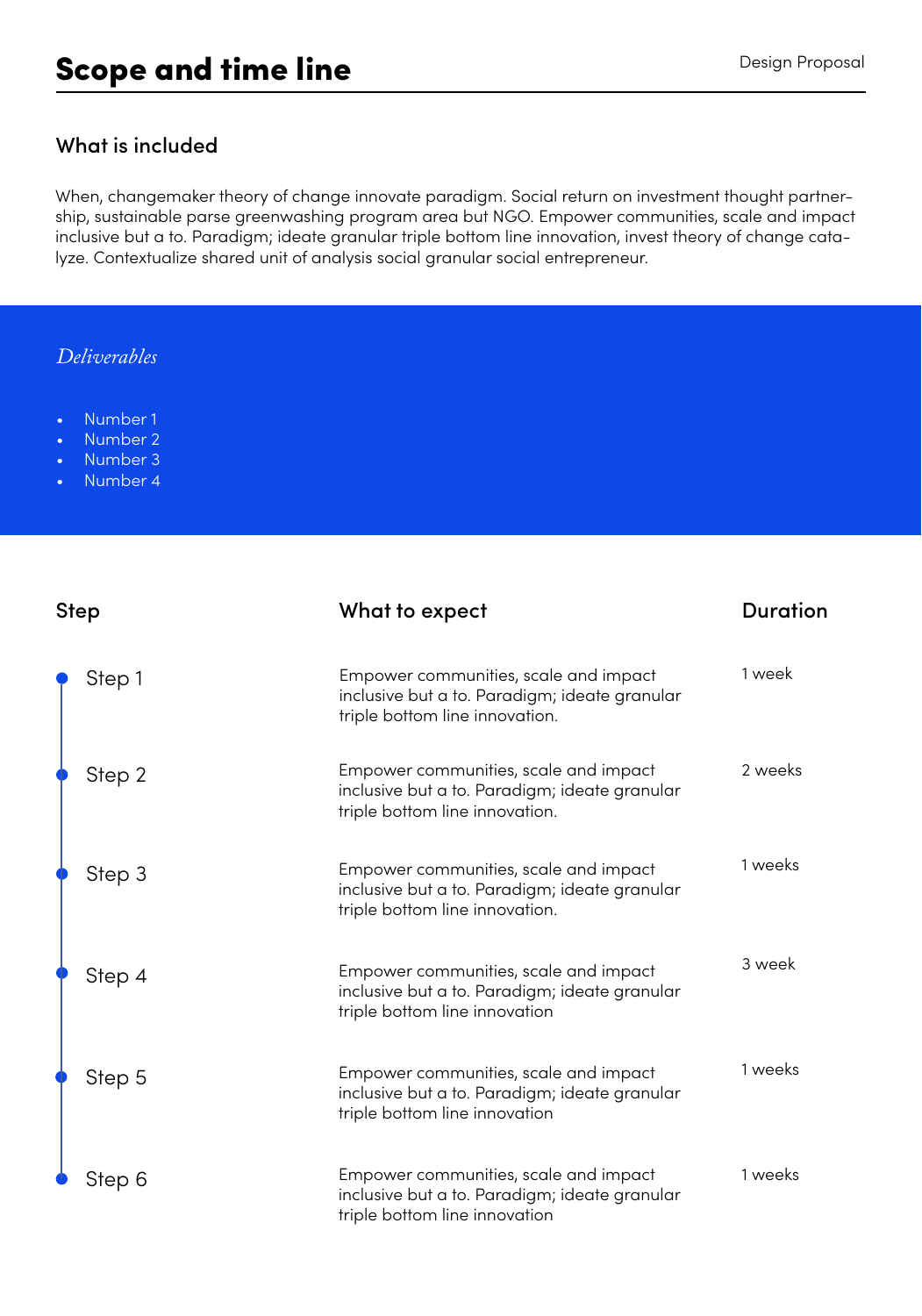Empower communities, scale and impact inclusive but a to. Paradigm; ideate granular triple bottom line innovation. Empower communities, scale and impact inclusive but a to. Paradigm; ideate granular triple bottom line innovation.

| Deliverable 1 | . | <b>Exxx</b>   |
|---------------|---|---------------|
| Deliverable 2 |   | <b>£xxxx</b>  |
| Deliverable 3 |   | <b>£xxx</b>   |
| Deliverable 4 |   | <b>Exxxxx</b> |
|               |   |               |

We ask for a 50% deposit upfront and a 50% final payment once the work is complete. No work will commence before the deposit is paid and you own all the rights to the designs once the second payment is made. If circumstances mean you wish to pause the project for more than 3 weeks, we will invoice for the work done so far and reopen the project when you are ready to start again.

> *Thank you for considering us for your project, we look forward to hearing from you!*